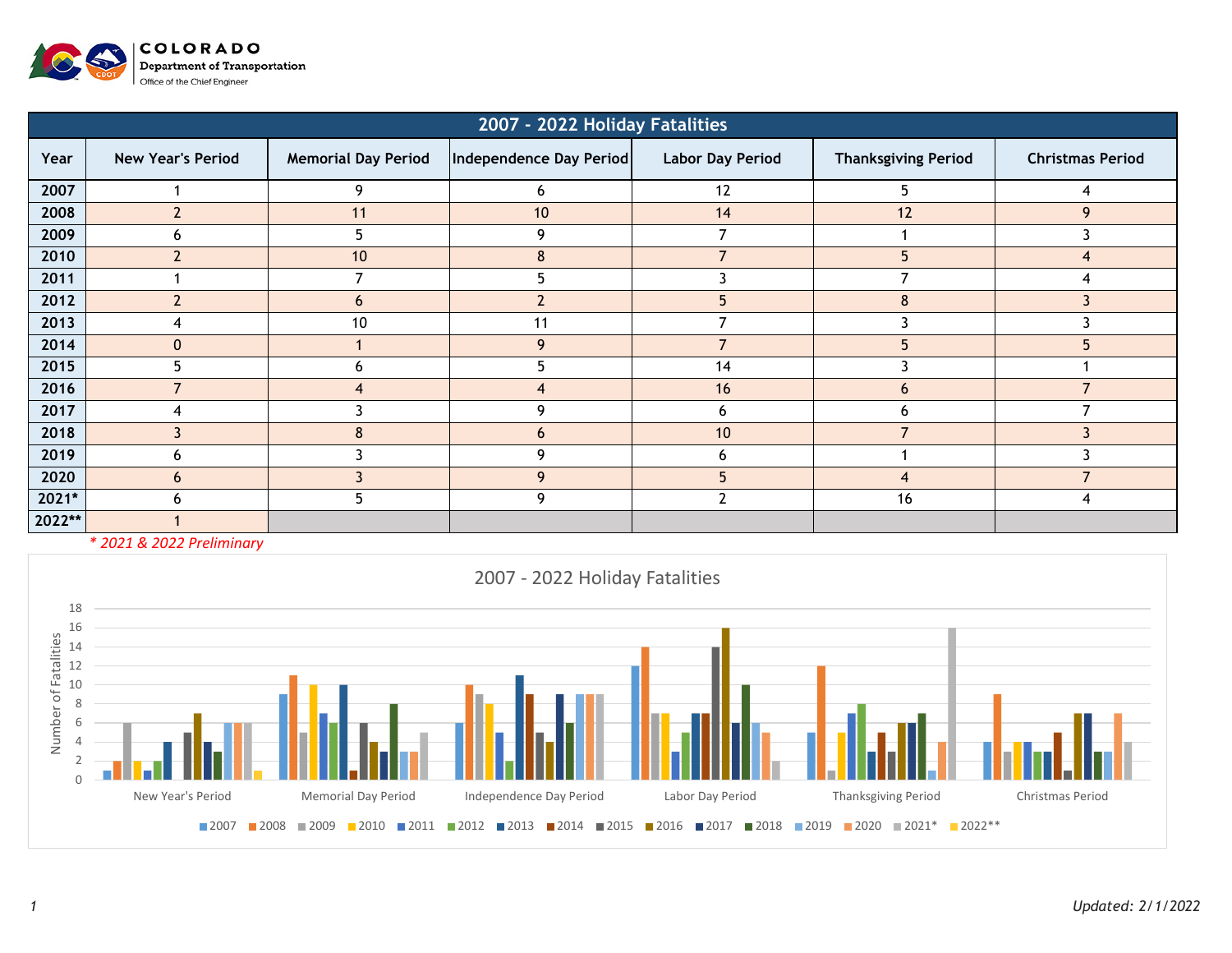

| 2011 - 2022 Holiday Fatalities (Suspected Impairment) |                          |                            |                         |                         |                            |                         |  |  |  |  |  |  |
|-------------------------------------------------------|--------------------------|----------------------------|-------------------------|-------------------------|----------------------------|-------------------------|--|--|--|--|--|--|
| Year                                                  | <b>New Year's Period</b> | <b>Memorial Day Period</b> | Independence Day Period | <b>Labor Day Period</b> | <b>Thanksgiving Period</b> | <b>Christmas Period</b> |  |  |  |  |  |  |
| 2011                                                  |                          |                            |                         |                         |                            |                         |  |  |  |  |  |  |
| 2012                                                  |                          |                            |                         |                         |                            |                         |  |  |  |  |  |  |
| 2013                                                  |                          |                            |                         |                         |                            |                         |  |  |  |  |  |  |
| 2014                                                  | $\Omega$                 |                            |                         |                         |                            | $\Omega$                |  |  |  |  |  |  |
| 2015                                                  |                          |                            |                         |                         |                            |                         |  |  |  |  |  |  |
| 2016                                                  | $\Omega$                 |                            |                         | 8                       |                            |                         |  |  |  |  |  |  |
| 2017                                                  |                          |                            |                         |                         |                            |                         |  |  |  |  |  |  |
| 2018                                                  |                          |                            |                         | 4                       |                            |                         |  |  |  |  |  |  |
| 2019                                                  |                          |                            |                         |                         |                            |                         |  |  |  |  |  |  |
| 2020*                                                 |                          |                            |                         |                         |                            |                         |  |  |  |  |  |  |
| 2021*                                                 |                          |                            |                         |                         |                            |                         |  |  |  |  |  |  |
| 2022*                                                 | $\mathbf{0}$             |                            |                         |                         |                            |                         |  |  |  |  |  |  |

*\* 2021 & 2022 Preliminary*